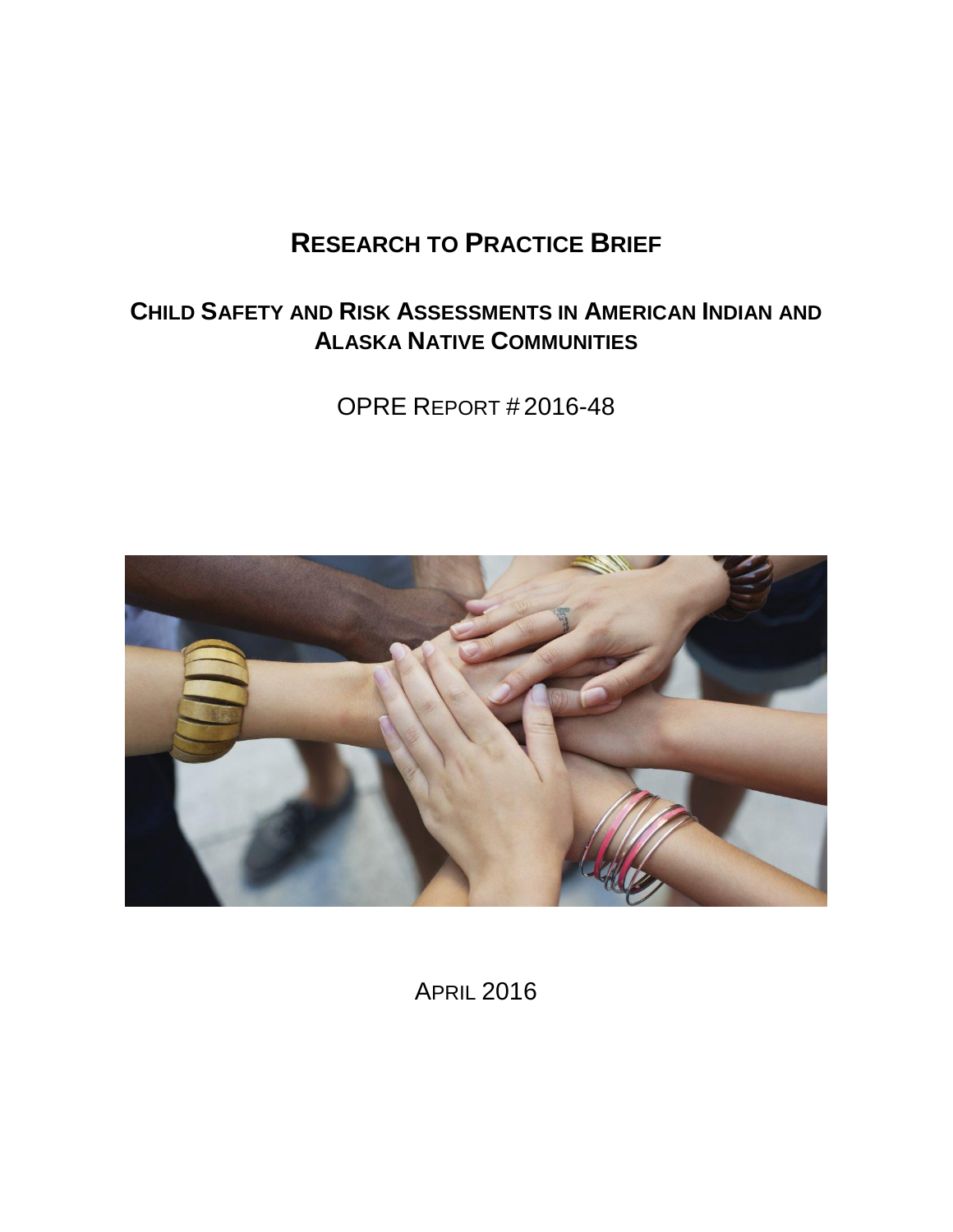## **RESEARCH TO PRACTICE BRIEF**

## **CHILD SAFETY AND RISK ASSESSMENTS IN AMERICAN INDIAN AND ALASKA NATIVE COMMUNITIES**

OPRE Report #2016-48

April 2016

Authors: Kim Keating, Brandie Buckless, and Pirkko Ahonen James Bell Associates, Inc.

Submitted to: Nicole Denmark, Contracting Officer's Representative Office of Planning, Research and Evaluation Administration for Children and Families U.S. Department of Health and Human Services

Contract Number: HHSP23320095612WC

This report is in the public domain. Permission to reproduce is not necessary. Suggested citation: Keating, K., Buckless, B., & Ahonen, P. (2016). Child Safety and Risk Assessments in American Indian and Alaska Native Communities. Research to Practice Brief. OPRE Report #2016-48. Washington, DC: Office of Planning, Research and Evaluation, Administration for Children and Families, U.S. Department of Health and Human Services.

Disclaimer: The views expressed in this publication do not necessarily reflect the views or policies of the Office of Planning, Research and Evaluation, the Administration for Children and Families, or the U.S. Department of Health and Human Services.

This publication and other publications sponsored by the Office of Planning, Research and Evaluation are available a[t http://www.acf.hhs.gov/programs/opre/index.html.](http://www.acf.hhs.gov/programs/opre/index.html)



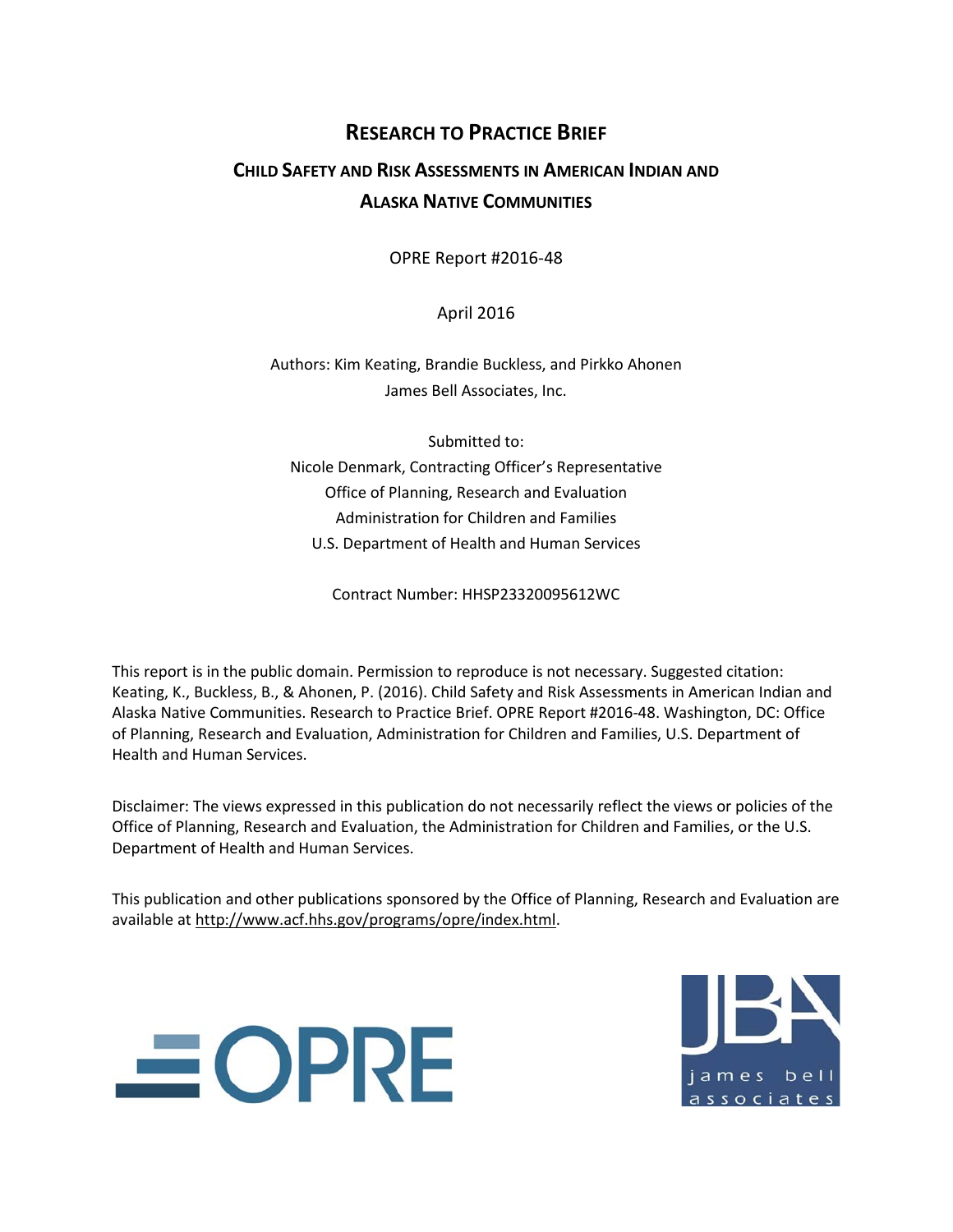# **Contents**

| Review of Literature and Resources on Child Safety and Risk Assessments 4 |  |
|---------------------------------------------------------------------------|--|
|                                                                           |  |
|                                                                           |  |
|                                                                           |  |
|                                                                           |  |
|                                                                           |  |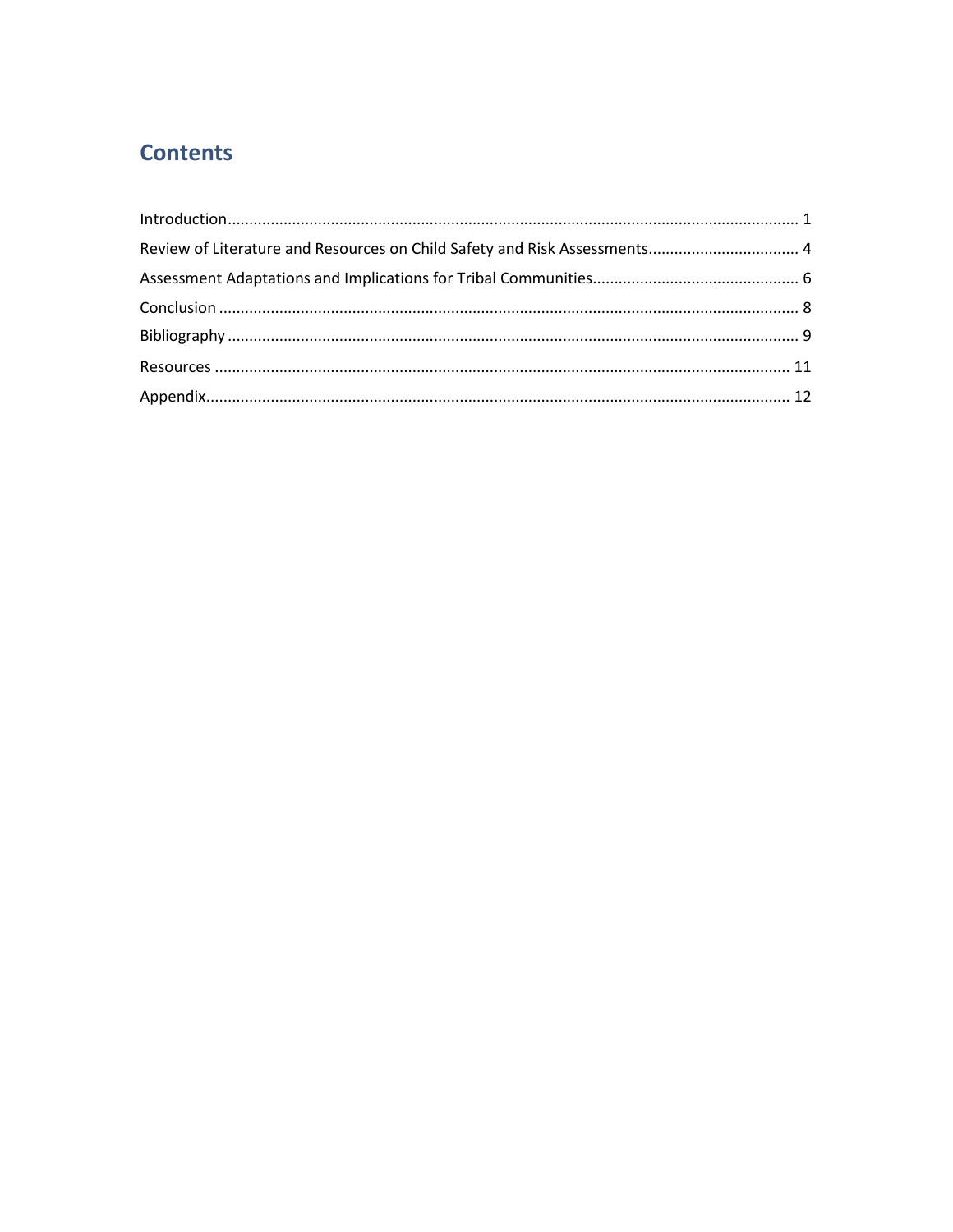# Child Safety and Risk Assessments in American Indian and Alaska Native Communities

Child welfare practitioners need effective tools to assess children's immediate safety and risk of future maltreatment. Factors such as poverty, domestic violence, substance abuse, and teen pregnancy contribute to increased risk of child maltreatment in general (U.S. Department of Health and Human Services, 2015) and have been linked to increased risk of neglect in American Indian/Alaska Native (AI/AN) communities (National Indian Child Welfare Association, 1999).

This brief is a resource for human service professionals on child safety and risk assessments in AI/AN communities. It is informed by the work of the Administration for Children and Families (ACF) with tribal child welfare professionals and by concerns in the field about the effectiveness of standard assessments in tribal communities. A majority of the tribal organizations that received ACF grants in 2011 to coordinate Tribal Temporary Assistance for Needy Families (TANF) and child welfare services (9 of 14 grantees) used safety and risk assessments in their practice (Ahonen et al., 2016). Efforts to develop or modify risk and safety assessments are part of broader efforts to develop models that are based on native values and address the disproportionate removal of AI/AN children and placement in out-of-home care by state child welfare agencies.

This brief provides background on safety and risk assessments in child welfare practice,<sup>[1](#page-3-1)</sup> reviews the relevant literature, explores the importance of cultural appropriateness in assessments, and provides examples of tribes' adaptations of assessments to fit their communities.

# <span id="page-3-0"></span>**Introduction**

 $\overline{\phantom{a}}$ 

## Overview of Child Safety and Risk Assessments in Child Welfare Practice

**Safety and risk assessments are critical components of child welfare practice.** Their purpose is to identify problems and concerns within a family and determine whether a case should be opened for further investigation (Child Welfare Information Gateway, 2006). The assessments are usually initiated early in the child protective services process following the identification of a child suspected to be maltreated, during intake and initial assessment and/or investigation of the allegations.

<span id="page-3-1"></span><sup>&</sup>lt;sup>1</sup> Assessment of prospective foster or adoptive families includes domains beyond safety and risk and is not addressed in this brief.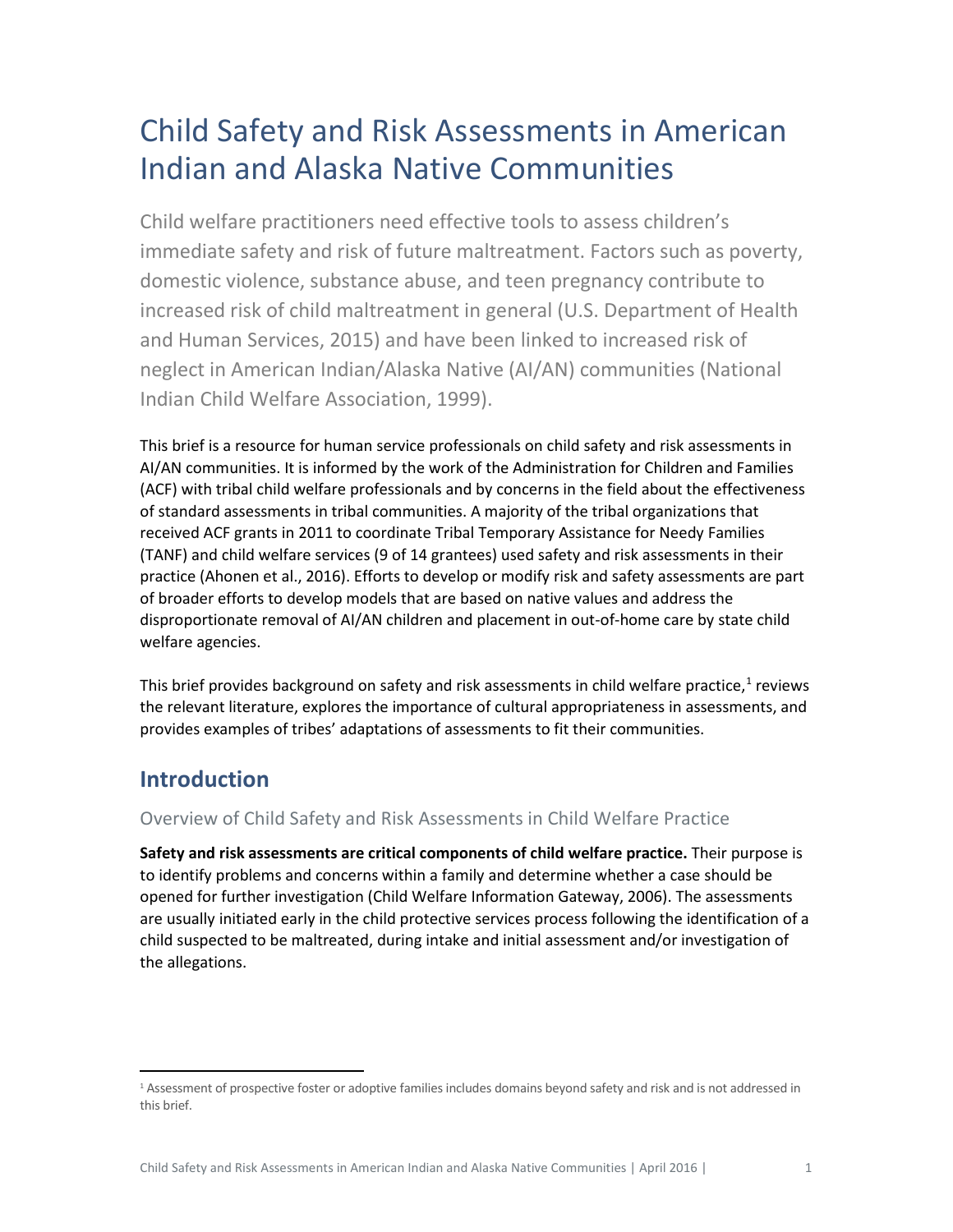**The concepts of safety and risk are different but related**. In the context of child welfare, safety refers to immediate and/or imminent threat of maltreatment, while risk concerns the likelihood or probability of future harm.

## **Safety assessment is the collection and analysis of information on threatening family conditions and current, observable threats to the safety of a child or youth** (Child Welfare

Information Gateway, 2015). The assessment tools are designed to support timely decision making and short-term safety planning for children found to be unsafe. They have focused criteria that can be responded to in yes/no or checklist fashion to determine whether a case requires further investigation. The results are used to make one of three decisions: the child is safe, conditionally safe (i.e., safe in the home with limited interventions), or unsafe. Most safety assessments address three critical questions (Hughes & Rycus, 2007):

• Has the child been recently maltreated, is the child currently being maltreated, or is the child at risk of imminent harm?

Safety assessment is the collection and analysis of information on threatening family conditions and current, observable threats to the safety of a child or youth…Risk assessment is the collection and analysis of information to determine the likelihood of future maltreatment.

- What additional family and environmental factors may increase the likelihood of harm in the near term?
- Are there strengths and protective factors in the family that can mitigate maltreatment and be used to enhance the child's safety?

**Risk assessment is the collection and analysis of information to determine the likelihood of future maltreatment** (Child Welfare Information Gateway, 2015). Risk assessment is more nuanced than safety assessment. It serves two purposes: to determine the probability that a child will be abused or neglected in the future and to estimate the severity of the harm that may occur. Case workers categorize level of risk on a continuum from low to very high and determine what interventions are required. Factors related to the child, caregiver, parents, family, and environment may increase or decrease the potential for harm (JBS International, 2015). Common factors assessed include—

- Past allegations or incidence of abuse or neglect
- Mental health issues
- Drug or alcohol problems
- Domestic violence
- Inconsistency of care (e.g. physical care)
- Inadequate housing and living environments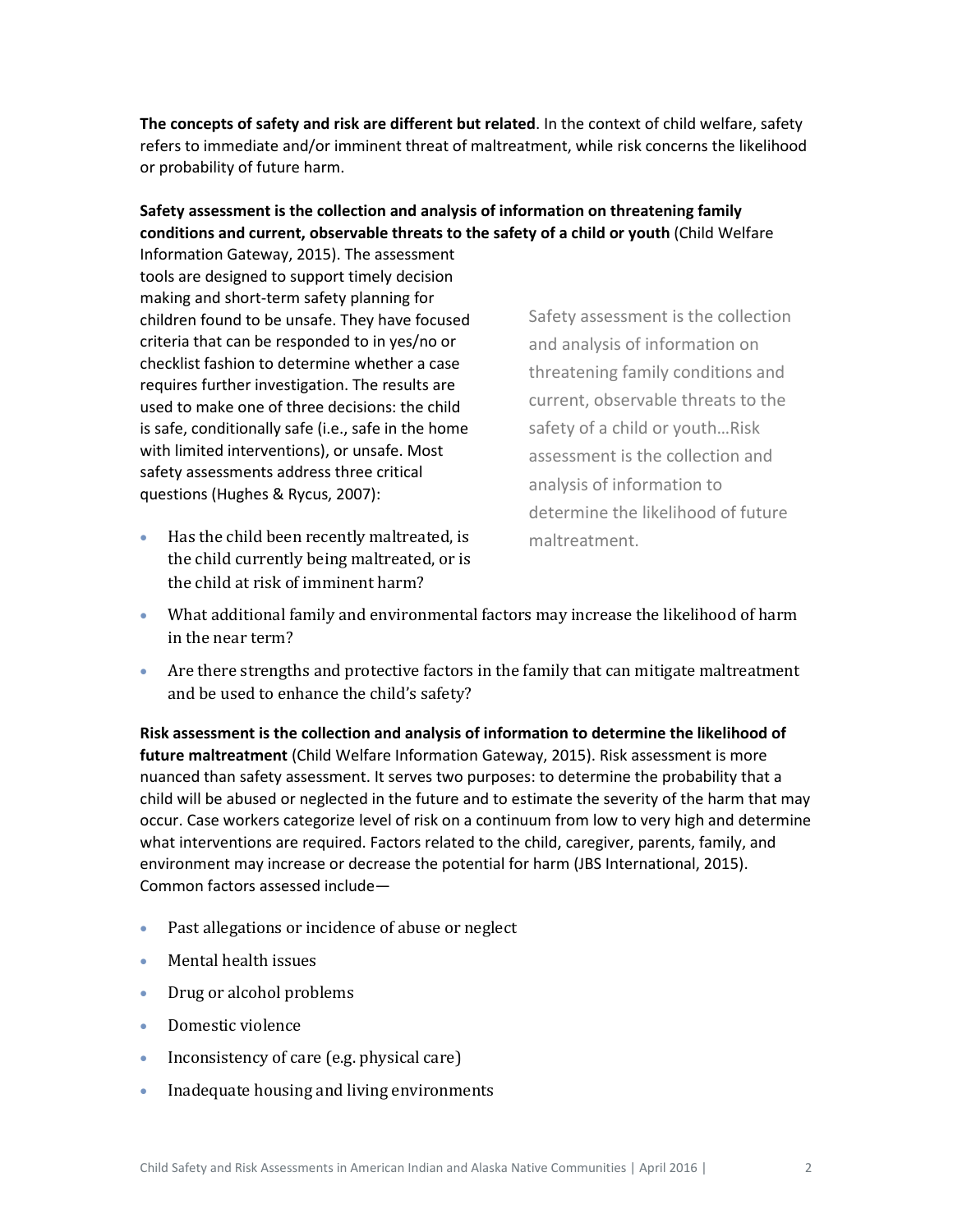**The results of safety and risk assessments help providers make immediate safety plans, conduct an investigation, and develop subsequent case plans.** If maltreatment is indicated or substantiated, the initial assessments are followed by more comprehensive assessments to broaden the understanding of the family's functioning. Child protection staff can use both safety and risk assessments to make informed decisions throughout the child welfare process.

**Historically, child welfare providers based their determination of safety and risk on their professional knowledge, experience, and understanding of individual children and families.** Beginning in the 1980s, informal approaches came under increased scrutiny. Researchers and human service professionals questioned their accuracy in the absence of scientific research that established their reliability and validity (Hughes & Rycus, 2007). Most child protection agencies are implementing formalized, structured processes, including uniform safety and risk assessment tools that serve as decision aids (Schlonsky & Gambrill, 2005). These processes provide guidance, including conceptual frameworks, core questions, and interview protocols. The assessment types and limitations are discussed in the literature review later in this brief.

## Overview of Child Safety and Risk Assessments in Tribal Communities

**Few safety and risk assessment tools have been developed specifically for tribal communities.** Tribal child welfare agencies need quality tools with measures that are relevant and responsive to the cultures and values of AI/AN families. Efforts to develop or modify safety and risk assessments are part of a broader effort to develop practice models that are based on native

values and address the disproportionate removal of AI/AN children from their families. This work is consistent with the priority in tribal child welfare to "(preserve) the safety of children within their families and culture" (National Child Welfare Resource Center for Tribes, 2011).

**Most standard tools do not allow for cultural differences in definitions of family, parenting practices, and community resources.** A common difference in tribal communities is the extent to which extended family and community members contribute to the parenting of children. These tribal customary or informal parenting support roles may be overlooked in a standard assessment of strengths. Risk factors such as tribal

A common difference in tribal communities is the extent to which extended family and community members contribute to the parenting of children. These tribal customary or informal parenting support roles may be overlooked in a standard assessment of strengths.

communities' exposure to adverse events and trauma may also be overlooked when compared to majority population norms. Without norming<sup>[2](#page-5-0)</sup> for a tribal context, standard instruments may

<span id="page-5-0"></span><sup>&</sup>lt;sup>2</sup> Norming is a process completed during the development of an instrument to ensure that a test is valid (or works) for an intended group of people. The process requires administering the test to a large enough sample of individuals from the intended population (i.e., people with the same demographics, such as age, race, geographic area) to ensure the test's results are accurate and have the same meaning when administered to others in the group.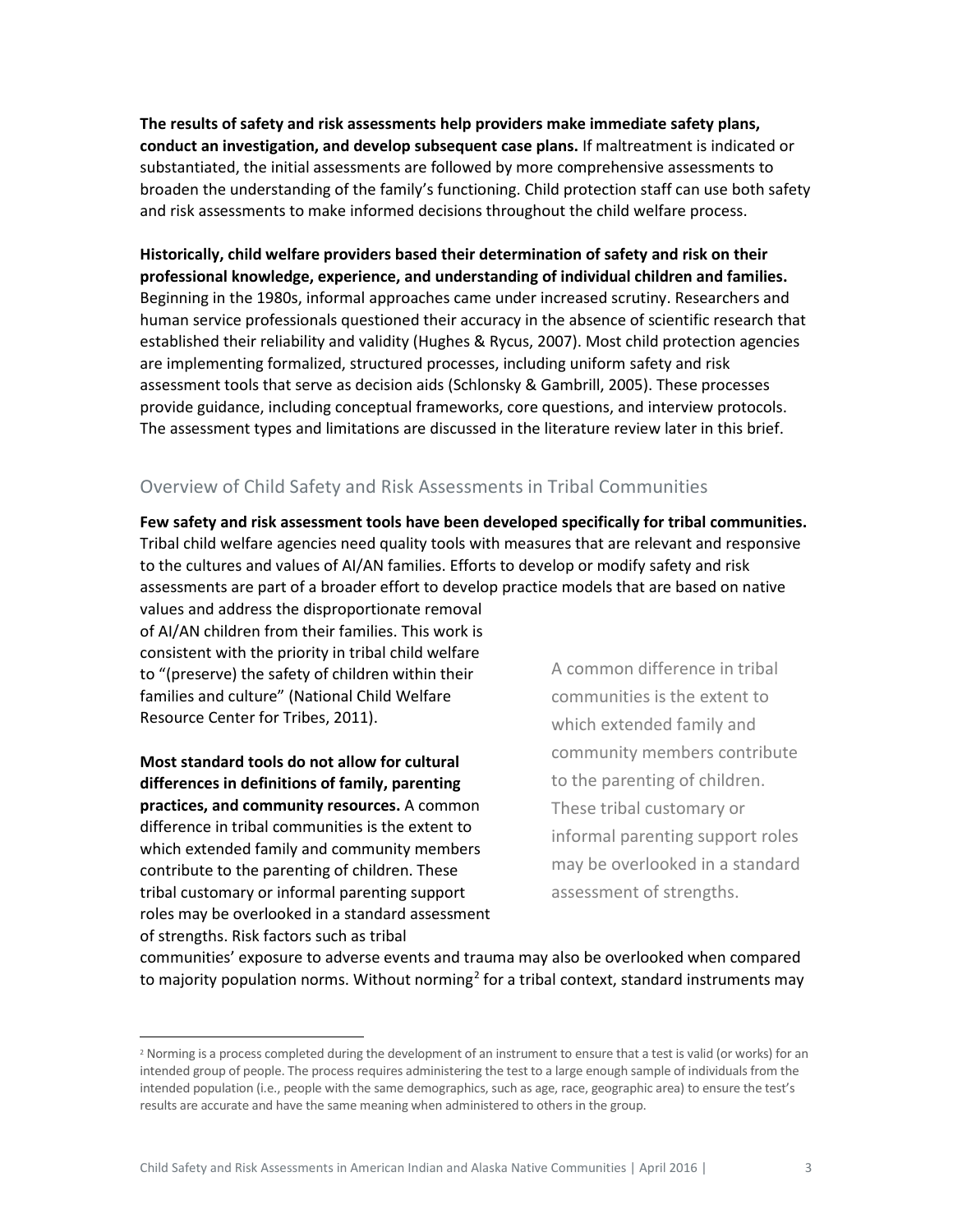not be sensitive to risk or protective factors in AI/AN communities. Tribal cultures are unique and vary, so instruments should ideally be normed for each community.

## <span id="page-6-0"></span>**Review of Literature and Resources on Child Safety and Risk Assessments**

**Literature on the evolution of child safety and risk assessments reveals prominent approaches, promising practices in the field, and limitations of standard approaches.** The studies build on risk assessment models and guidelines developed in the 1980s that focused on optimal use of resources, provided rationale for service planning, and prioritized the identification of key risk factors (Child Welfare League of America, 2005). The extensive research base chronicles the progression from traditional case study to the formalized, structured methods widely used today. Currently, two types of structured assessments are used in child protection to estimate safety and risk: actuarial and consensus based.

## Actuarial Assessments

**Actuarial assessments are based on empirical study of known child protective cases and their subsequent outcomes.** Items included in the assessments are derived from statistical analysis and weighted family and environmental factors that, if consistent with past cases, may be correlated with future child maltreatment.

### Consensus-Based Assessments

**Consensus-based assessments determine risk using clinical judgment and knowledge of research and theory.** They are intended to bridge the gap between unstructured and actuarial approaches.

**Comparisons of assessments in the 1990s concluded that both actuarial and consensus-based models were more accurate than clinical judgment in predicting maltreatment** (Epperson, Kaul, & Hesselton, 1998; Dempster, 1998; English & Pecora, 1994). However, actuarial measures demonstrate stronger predictive validity and inter-rater reliability than consensus-based measures (Price-Robertson & Bromfield, 2011). Predictive validity is how well a specific tool predicts future behaviors. Inter-rater reliability is agreement between assessors' ratings of the same item.

The characteristics, strengths, and weaknesses of actuarial and consensus-based assessments are outlined on the following page.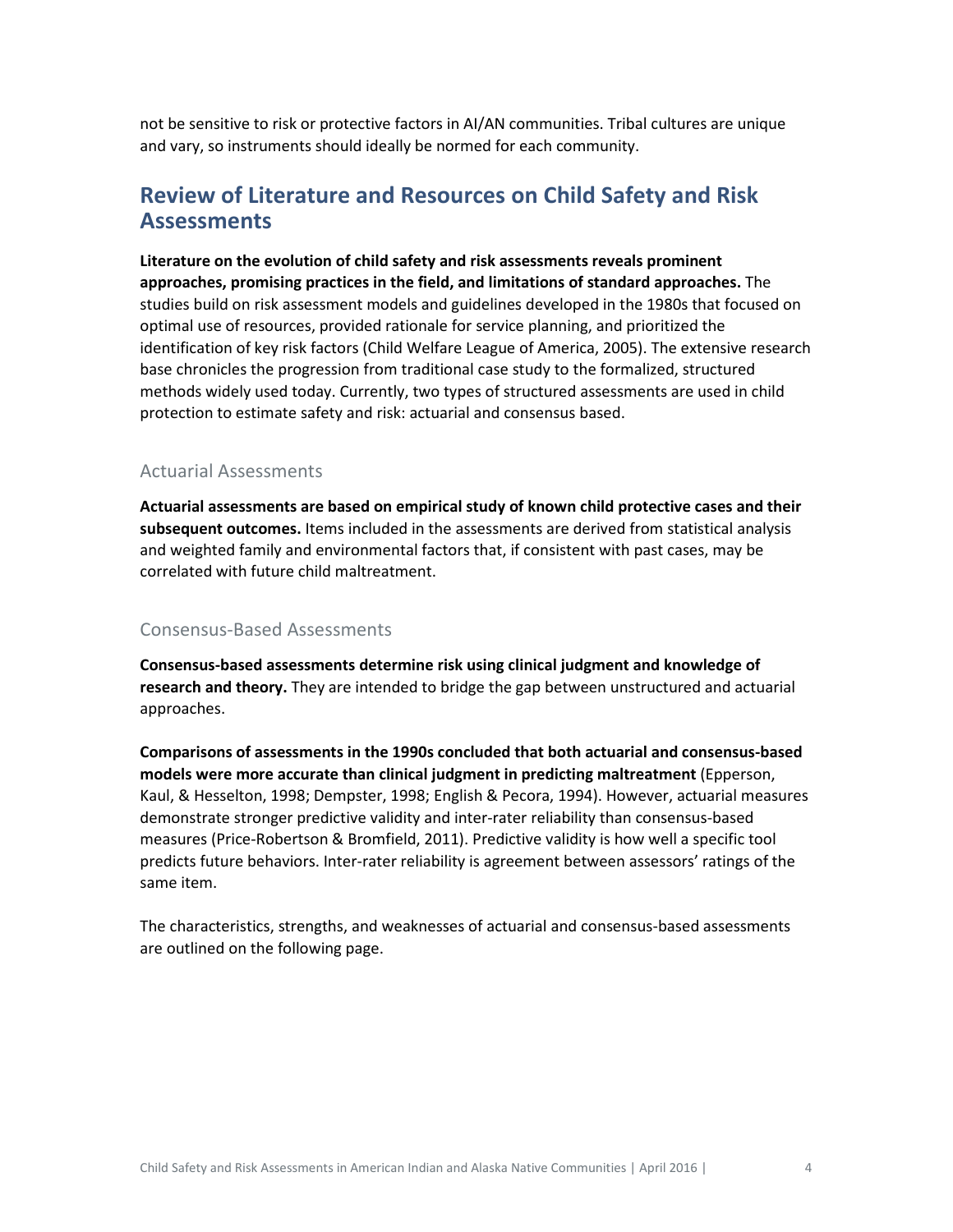### **Actuarial Assessments**

### **Decisions Reached by… Strengths Weaknesses**

- Practitioners score each item N=0, Y=1.
- Scores of individual items are added, and families are assigned to a risk category according to their overall score. Some tools grant practitioners a degree of latitude to override an assessment rating.

- Tend to use fewer factors than consensus-based tools; helping practitioners to focus on the most important ones.
- Provide precise estimates of the probability of further maltreatment.
- Often the empirical analysis is done in the area or state in which the tool will be applied, which helps ensure its accuracy and relevance.
- Use separate variables to predict the likelihood of different forms of child maltreatment.
- Show stronger evidence of inter-rater reliability and predictive validity.

- Place less emphasis on unique, unusual, or contextspecific factors than consensus-based tools.
- Tend not to incorporate practitioner knowledge.
- May be ineffective if applied in different contexts (e.g., Indigenous communities).
- May be rejected by some practitioners due to a perceived lack of supporting theory. Conversely, can be vulnerable to perceptions that they will always make an accurate prediction.

### **Consensus-Based Assessments**

#### **Decisions Reached by… Strengths Weaknesses**

• Individual items guide practitioners to consider risk factors. However, the final decision as to the overall family risk category is left to the practitioner's (guided) discretion. This is the most common form of consensus-based tool.

#### OR

As with actuarial tools, the scores of individual items are added, and families are assigned to a risk category according to their overall score. However, practitioners often have latitude to override assessment ratings.

- Allow greater flexibility than actuarial tools.
- Often do not impose restrictions on the weighting or combining of risk factors.
- Emphasize a comprehensive assessment of risk.
- Incorporate the clinical judgment and knowledge of practitioners.

- Poor inter-rater reliability and predictive validity have been reported as compared to actuarial measures.
- Can be poorly conceptualized, with loosely defined and ambiguous risk indicators.
- May be overly subjective and too reliant on professional discretion.
- Often use the same variables to predict all forms of child maltreatment, even though separate forms of maltreatment can have different indicators.

Source: Price-Robertson, R., & Bromfield, L. (2011). Risk assessment in child protection.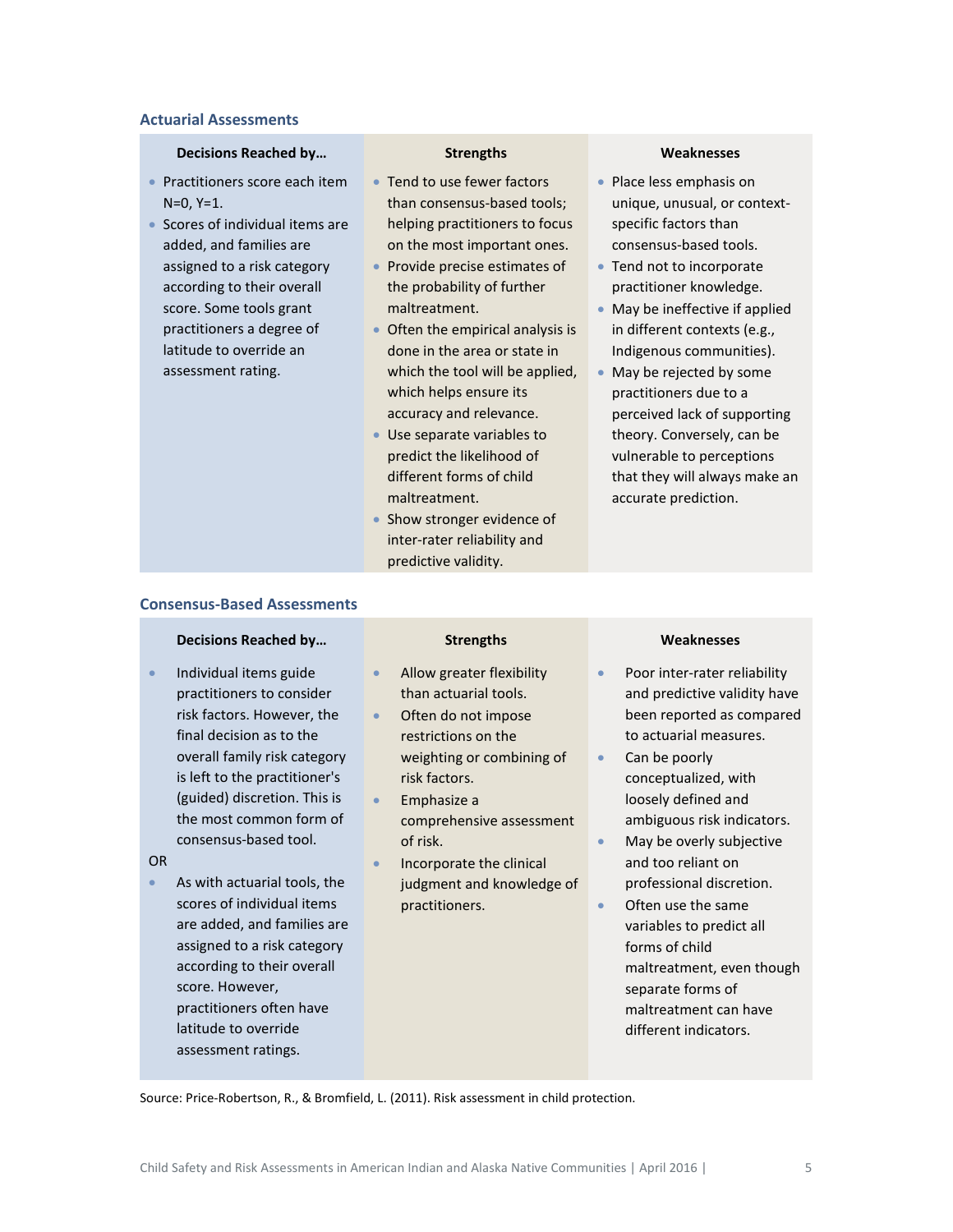## Strengths-Based Alternatives

**To make appropriate decisions, child welfare professionals need a comprehensive, balanced understanding of both threats to child safety and mitigating protective factors.** A common criticism of actuarial and consensus-based assessments is that they focus too heavily on risk and "neglect any strengths, resources, and competencies that families may possess" (Turnell & Edwards, 1999). The Signs of Safety model is an alternative strengths-based approach that originated in Australia and is widely used internationally. It "consider(s) danger and safety simultaneously" (Turnell & Edwards, 1999) and aims to "identify and understand the values, beliefs, and meanings held by all members of the family…(and) determine the willingness and capacity of the family to carry out any suggested plans" (Price-Robertson & Bromfield, 2011).

**The most commonly used safety and risk assessment tools in child welfare agencies are strengths based and include both safety and risk components.** They include Signs of Safety as well as Structured Decision Making and the ACTION/National Resource Center for Child Protective Services (NRCCPS) model (Southern Area Consortium of Human Services, 2012). According to a national survey, 23 States use Structured Decision Making statewide or in one or more county, service region, or tribal area; 17 use ACTION/NRCCPS; and 11 use Signs of Safety (some use more than one model) (Casey Family Programs, 2011). Key administration, components, and scoring features of these models are outlined in the appendix. Additional information is available in the NRCCPS Decision-Making Tools Library and through links to tools (see Bibliography and Resources).

## <span id="page-8-0"></span>**Assessment Adaptations and Implications for Tribal Communities**

### Applicability of Standard Assessment Tools

**Most standard tools were not developed for indigenous or other minority groups (Maiter, 2009; Strega, 2009), which presents a significant challenge for tribal child welfare agencies.** Among more than 100 tribes surveyed in 2011, most were using standard tools from their states (National Child Welfare Resource Center for Tribes, 2011). Several respondents expressed the desire to customize tools to reflect their cultures and values, and many tribal agencies have begun to adapt measures or develop their own instruments. To be effective, actuarial assessments should be based on diverse cultural populations, and consensus-based assessments should be based on child development and family functioning in tribal contexts (Price-Robertson & Bromfield, 2011).

## Assessments Implemented in Tribal Communities

**In the absence of culturally specific instruments, tribal child welfare agencies have used multiple means to assess child safety and risk.** The five tribes on the following page have successfully implemented assessments, each in a different way. Their methods included customizing a standard assessment with the assistance of the developer, validating an instrument for a specific tribal population, adapting a state assessment to reflect local tribal culture and values, and expanding assessment knowledge through staff and community training.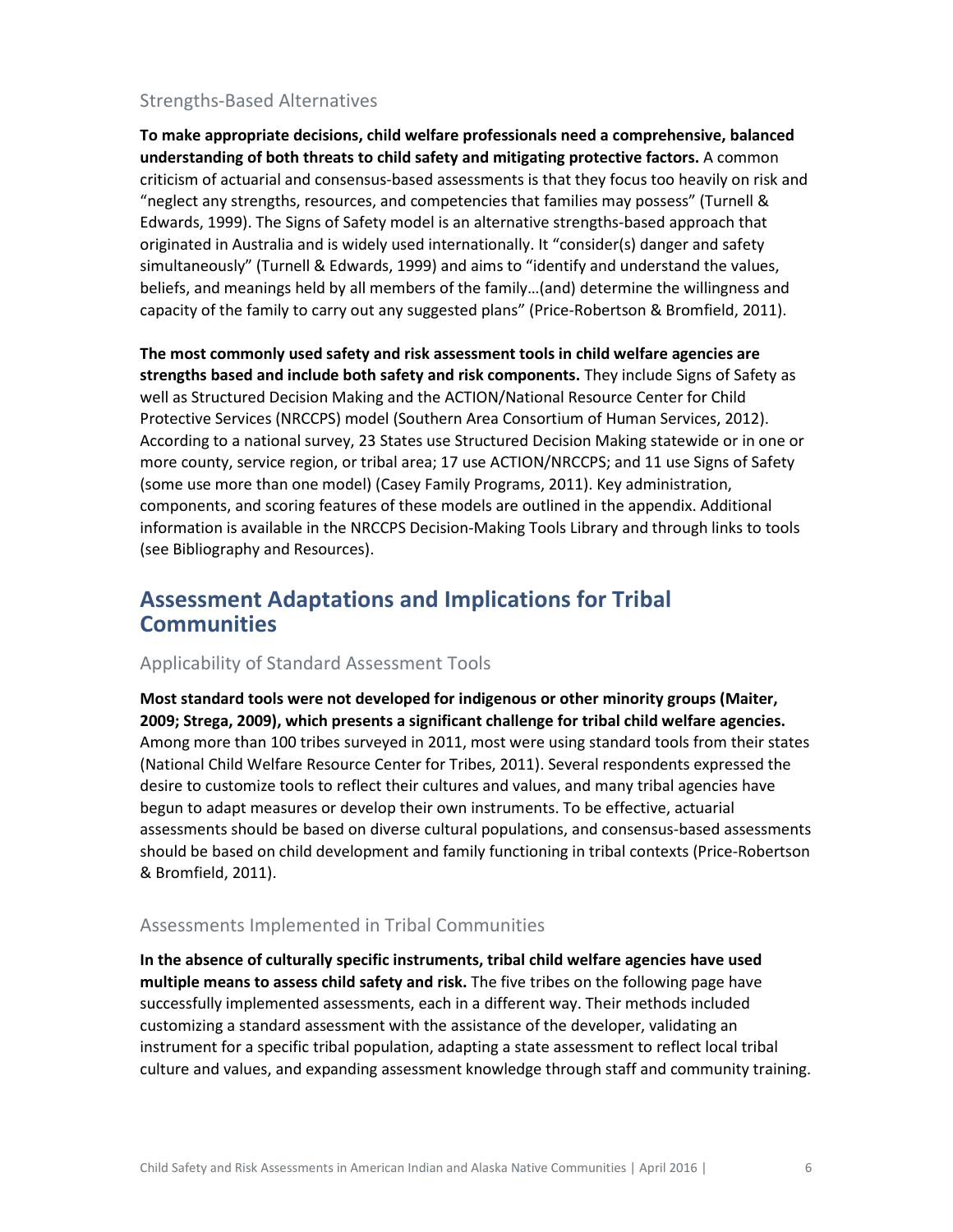**Central Council of the Tlingit and Haida Indian Tribes of Alaska.** In 2012, the tribal council partnered with the National Council on Crime and Delinquencies Children's Research Center, developers of the Structural Decision Making model, to create a culturally responsive safety and risk assessment system. They adapted the model for use with families eligible for Tribal TANF to identify levels of risk for harm within the next 18 to 24 months. The system includes a screening assessment, a strengths and needs assessment, and a reassessment to determine whether services should be continued. Clear ratings of degree of risk have helped caseworkers prioritize families and manage their caseloads. At-risk families are referred to a program called Preserving Native Families for preventative and family support services (National Council of Crime and Delinquency's Children's Research Center, 2014).

**Chippewa Cree Tribe of the Rocky Boys.** Chippewa Cree of the Rocky Boys' Reservation of Montana was one of three tribes that participated in the Casey Family Programs Breakthrough Series Collaborative on safety and risk assessments in 2009. The collaborative engaged 200 providers from 21 public and tribal child welfare agencies in the development, modification, or reform of assessment practices over an 18-month period. The tribe incorporated its values into the state's safety assessment instruments using culturally responsive questions (Casey Family Programs, 2009).

**Cook Inlet Tribal Council.** As part of its 2006 TANF–Child Welfare coordination grant, the council worked with an evaluator to validate the North Carolina Family Assessment Scales for use with AN families in and around Anchorage, AK. Staff credited their ability to measure improvements in family safety and risk factors to local validation of the instrument. The project team demonstrated high inter-rater reliability in the family safety domain and improved scores in the areas of physical abuse, emotional abuse, child neglect, and domestic violence. High levels of agreement with case managers' perspectives supported the predictive validity of the scales with AN families (Cook Inlet Tribal Council, 2009).

**Oglala Sioux Tribe.** The tribe implemented culturally responsive training to prepare its child protection staff to make safety and risk decisions. The curriculum focuses on distinguishing roles and responsibilities of the tribal agencies that investigate and prosecute child maltreatment cases, providing definitions and indicators of child abuse and neglect, distinguishing levels of risk using community-oriented examples, and providing training on conducting risk assessment with families. The curriculum includes initial interview questions, safety questions, and questions to determine risk and family functioning. Materials include terminology in the Lakota language and case examples within the local tribal context (Tribal Child Welfare Institute, 2011).

**Sault Ste. Marie Tribe of Chippewa Indians, Minnesota.** Through its participation in the SafeKids/SafeStreets evaluation, the tribe developed a program called Building Strong Native American Families. This program overhauled child welfare practice in the community and aimed to increase staff and community knowledge about child abuse and neglect. This included interdisciplinary provider training, mandated reporter training for all tribal employees, a brochure for providers, and training for community members. Demonstrated improvements include increased sensitivity of providers to the cultural backgrounds of children and families and improved recognition of abuse by professionals (Westat, 2005).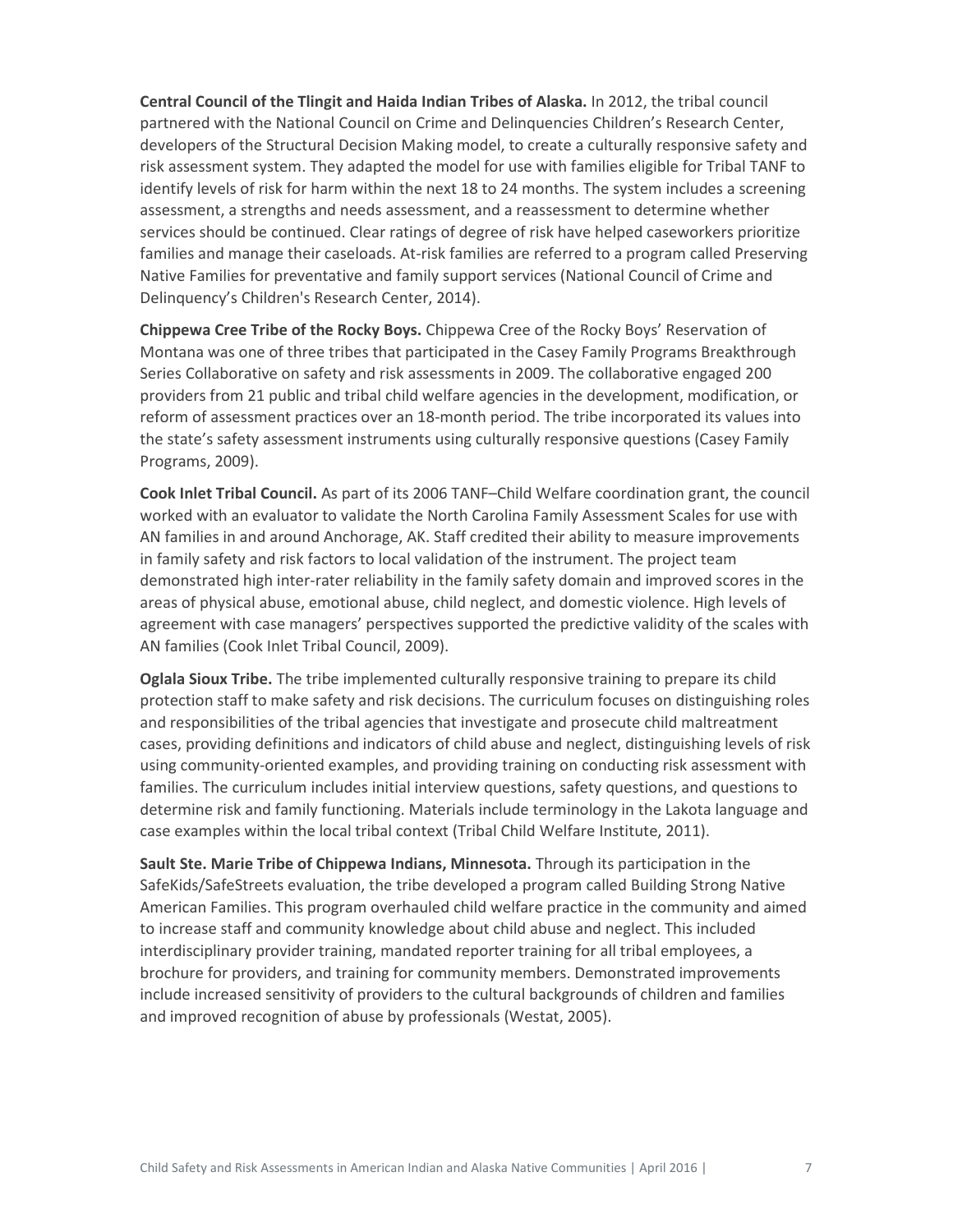## Challenges

**Tribal communities need safety and risk assessment instruments that have been developed, validated, and normed for them.** While several tribes have successfully adapted tools in collaboration with developers and researchers, these efforts require substantial investment of resources, time, and caseworker training.

**Developers and administrators must consider AI/AN tribal values and practices, such as the "intricate web of familial, kinship, tribal, and community relationships" that supports the raising of children** (National Child Welfare Resource Center for Tribes, 2011). Researchers and practitioners in child welfare recognize the importance of cultural validity<sup>[3](#page-10-1)</sup> in decision making. The Casey Family Programs Breakthrough Series Collaborative (2009) addressed cultural biases in safety and risk assessment that may lead to disparate outcomes for children of color at every child welfare decision point, such as substantiation of abuse and neglect referrals, removals from the home, and reunifications.

"Staff are using traditional teachings with parents on the importance of safety and risk issues…CPS and case managers bring the strengths of the family into focus for parents to review and build from...If traditional services are requested, [the] case manager will help with locating a traditional practitioner and encourage the family toward well-being and balance."

—Navajo Nation team member, Shiprock, NM, in self-assessment of system improvements made during Casey Family Programs Breakthrough Series Collaborative

# <span id="page-10-0"></span>**Conclusion**

**Safety and risk assessments are important child welfare practice tools in AI/AN communities, providing a framework for asking key questions and documenting findings.** When used by trained child welfare professionals, structured assessment instruments may provide consistency and reduce bias in child protection decisions.

**The science of safety and risk assessment is still imperfect.** Many questions remain regarding the reliability and validity of structured assessments, both broadly and in tribal communities. Further development, implementation, and study of assessment practices in tribal communities will inform effective prevention and intervention.

**Regardless of the instruments chosen, the human element remains important.** All resources, including professional experience and judgment, should be called upon to identify strengths and to make sound decisions regarding children's safety. The experiences of tribal child welfare agencies that have worked to improve safety and risk assessment in their communities, such as those presented in this brief, provide promising examples for other tribes.

Child Safety and Risk Assessments in American Indian and Alaska Native Communities | April 2016 | 8

<span id="page-10-1"></span><sup>&</sup>lt;sup>3</sup> Culturally valid assessment addresses the socio-cultural influences (e.g., values, beliefs, experiences, communication patterns) and socioeconomic conditions prevailing in a cultural group.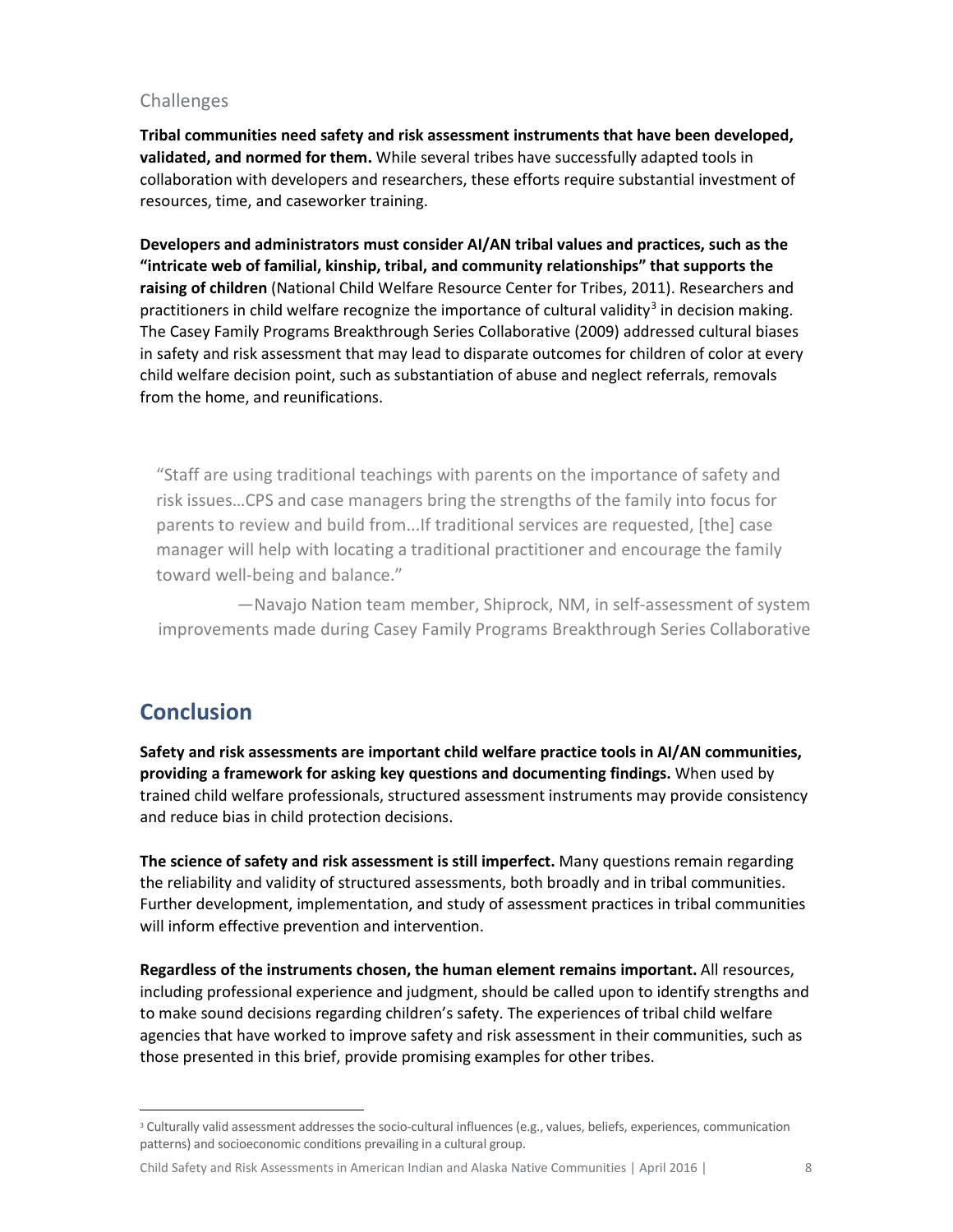## <span id="page-11-0"></span>**Bibliography**

- Ahonen, P., Buckless, B., Hafford, C., Keating, K., Keene, K., Morales, J., & Park, C. C. (2016). *Final report: Study of coordination of Tribal TANF and child welfare services.* Washington, DC: Office of Planning, Research and Evaluation, Administration for Children and Families, U.S. Department of Health and Human Services.
- Baird, C., Wagner, D., Healy, T., & Johnson, K. (2001). *Risk assessment in child protective services: Reliability of consensus and actuarial models.* Madison, WI: National Council on Crime and Delinquency.
- Casey Family Programs. (2009). *Breakthrough Series Collaborative: Risk and safety assessments, A project between Casey Family Programs and American Humane Association.* Seattle, WA: Author.
- Casey Family Programs. (2011). *National survey of safety and risk assessment.* Seattle, WA: Author.
- Center for Children and Family Futures. (October 2015). *The elephant in the room: Family access to substance use disorder treatment is the cornerstone of effective child welfare reform.* Retrieved from https://gallery.mailchimp.com/494a051b4995fd5f4d9052004/files/UNITE\_One\_Pager\_fi nal\_092915.pdf
- Child Welfare Information Gateway. (2003). *Child protection in families experiencing domestic violence.* Washington, DC: Department of Health and Human Services, Children's Bureau. Retrieved from https://www.childwelfare.gov/pubpdfs/domesticviolence.pdf
- Child Welfare Information Gateway. (2006). *Child neglect: A guide for prevention, assessment, and intervention.* Washington, DC: U.S. Department of Health and Human Services, Children's Bureau.
- Child Welfare Information Gateway. (2015). *Safety and risk assessment.* Retrieved from https://www.childwelfare.gov/topics/systemwide/assessment/family-assess/safety/
- Child Welfare League of America. (2005). *A comparison of approaches to risk assessment in child protection and brief summary of issues identified from research on assessment in related fields.* Washington, DC: Author.
- Cook Inlet Tribal Council. (2009). *Semi-annual performance progress report.* Anchorage, AK.
- D'Andrade, A., Austin, M., & Benton, A. (2005, July). Risk and safety assessment in child welfare: Instrument comparisons. *Evidence for practice: An executive summary* (2).
- Dempster, R. (1998). *Prediction of sexually violent recidivism: A comparison of risk assessment instruments.* Burnaby, B.C.: Author.
- English, D., & Pecora, P. (1994). Risk assessment as a practice method in child protective services. *Child Welfare, LXXXIII*(5), 451–473.
- Epperson, D. L., Kaul, J. D., & Hesselton, D. (1998). *Final report on the development of the Minnesota Sex Offender Screening Tool, Revised (MNSOST\_R)*. Vancouver, B.C.
- Hughes, R. C., & Rycus, J. S. (2007). Issues in risk assessment in child protective services. *Journal of Public Child Welfare, 1(1)*, 85-116.
- JBS International. (2015). *Safety|Child and family services reviews*. Retrieved from https://training.cfsrportal.org/section-2-understanding-child-welfare-system/2989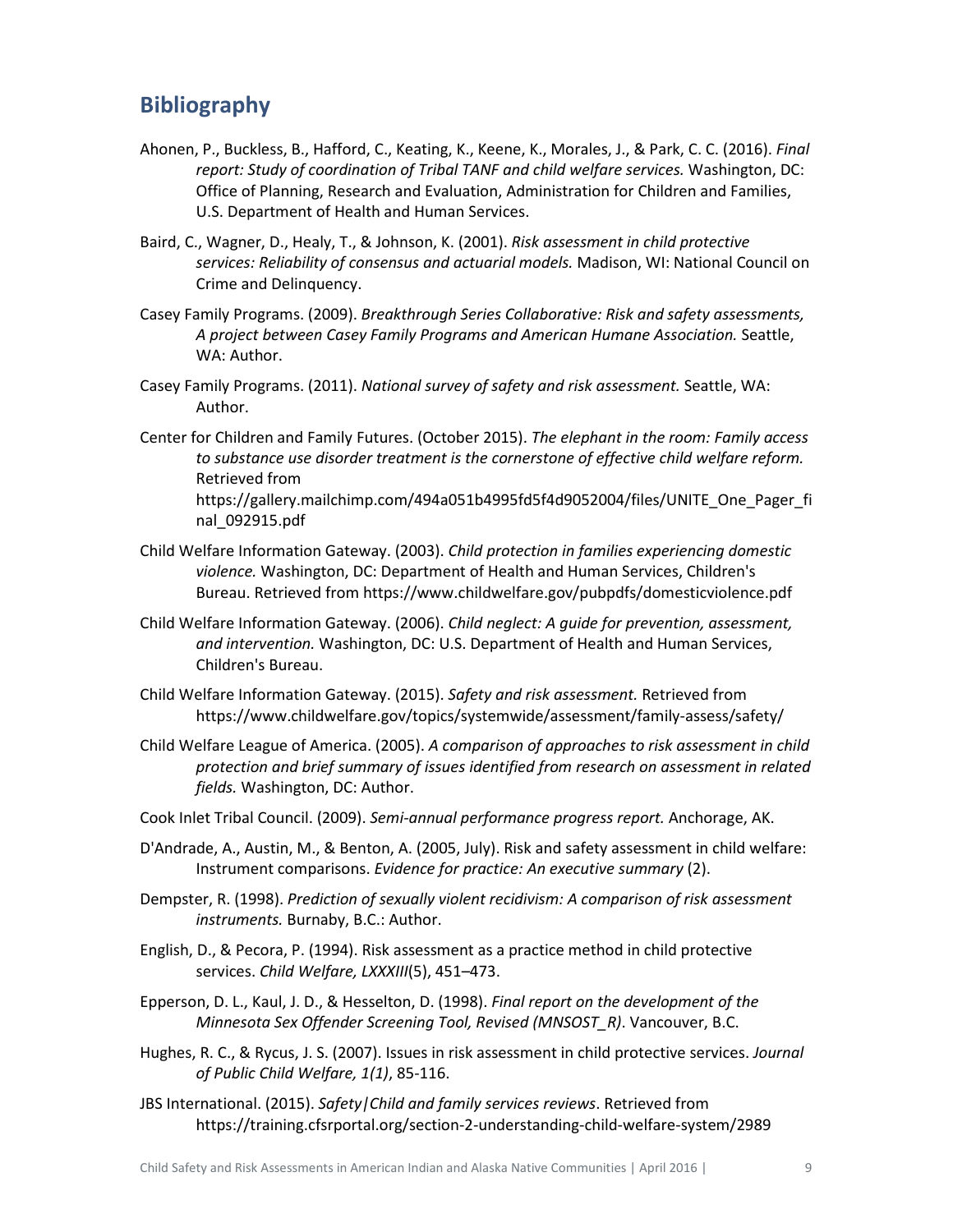Klein, G. (1998). *Sources of power: How people make decisions.* Boston: MIT Press.

- Maiter, S. (2009). Using an anti-racist framework for assessment and intervention in clinical practice with families from diverse ethno-racial backgrounds. *Clinical Social Work Journal*, 267–276.
- Munro, E. (1999). Common errors of reasoning in child protection work. *Child Abuse & Neglect, 23*(8), 745–758.
- National Child Welfare Resource Center for Tribes. (n.d.). *Tribal child welfare practice findings*. Retrieved from http://www.nrc4tribes.org/Tribal-Child-Welfare-Practice-Findings.cfm
- National Child Welfare Resource Center for Tribes. (2011). *Findings from the National Needs Assessment of American Indian/Alaska Native Child Welfare Programs.* West Hollywood, CA: Author.
- National Indian Child Welfare Association. (1999). *The status of child abuse and neglect.* Portland, OR: Author.
- National Resource Center for Child Protective Services. (2007). *Safety intervention policy standards and agency self-assessment.* Washington, DC: Department of Health and Human Services, Children's Bureau.
- NCCD Children's Research Center. (2014). *The Structured Decision Making System in family prevention services for preserving native families: Prepared for the Central Council of the Tlingit and Haida Indian Tribes of Alaska.* National Council on Crime and Delinquency.
- Pecora, P. J., Chahine, Z., & Graham, J. C. (2013). Safety and risk assessment frameworks: Overview and implications for child maltreatment fatalities. *Child Welfare, 92*(2), 143– 160.
- Price-Robertson, R., & Bromfield, L. (2011). *Risk assessment in child protection.* Melbourne: Australian Government, Australian Institute of Family Studies.
- Schlonsky, A., & Gambrill, E. D. (2005). Risk assessment in child welfare. In *Child welfare for the 21st century* (pp. 302–318). New York: Columbia University Press.
- Southern Area Consortium of Human Services. (2012). *Review of child welfare risk assessments.* San Diego State University, School of Social Work, San Diego.
- Strega, S. (2009). Anti-oppressive approaches to assessment, risk assessment and file recording. In S. Strega, & S. Aski Esquao, *Walking this path together. Racist and anti-oppressive child welfare practice.* Halifax: Fernwood Publishing.
- Tribal Child Welfare Institute. (2011). Lakota people working together. *Tiwahe risk assessment*. Duluth: University of Minnesota.
- Turnell, A. (2012). *The Signs of Safety: Comprehensive briefing paper.* Perth: Resolutions Consultancy.
- Turnell, A., & Edwards, S. (1999). *Signs of Safety: A solution and safety oriented approach to child protection.* New York: Norton & Company.
- U.S. Department of Health and Human Services. (2015). *Child maltreatment 2013.* Children's Bureau. Washington, DC: Administration for Children and Families. Retrieved from http://www.acf.hhs.gov/sites/default/files/cb/cm2013.pdf
- Westat. (2005). *Findings from the Safe Kids/Safe Streets National Evaluation.* Washington DC: U.S. Department of Justice.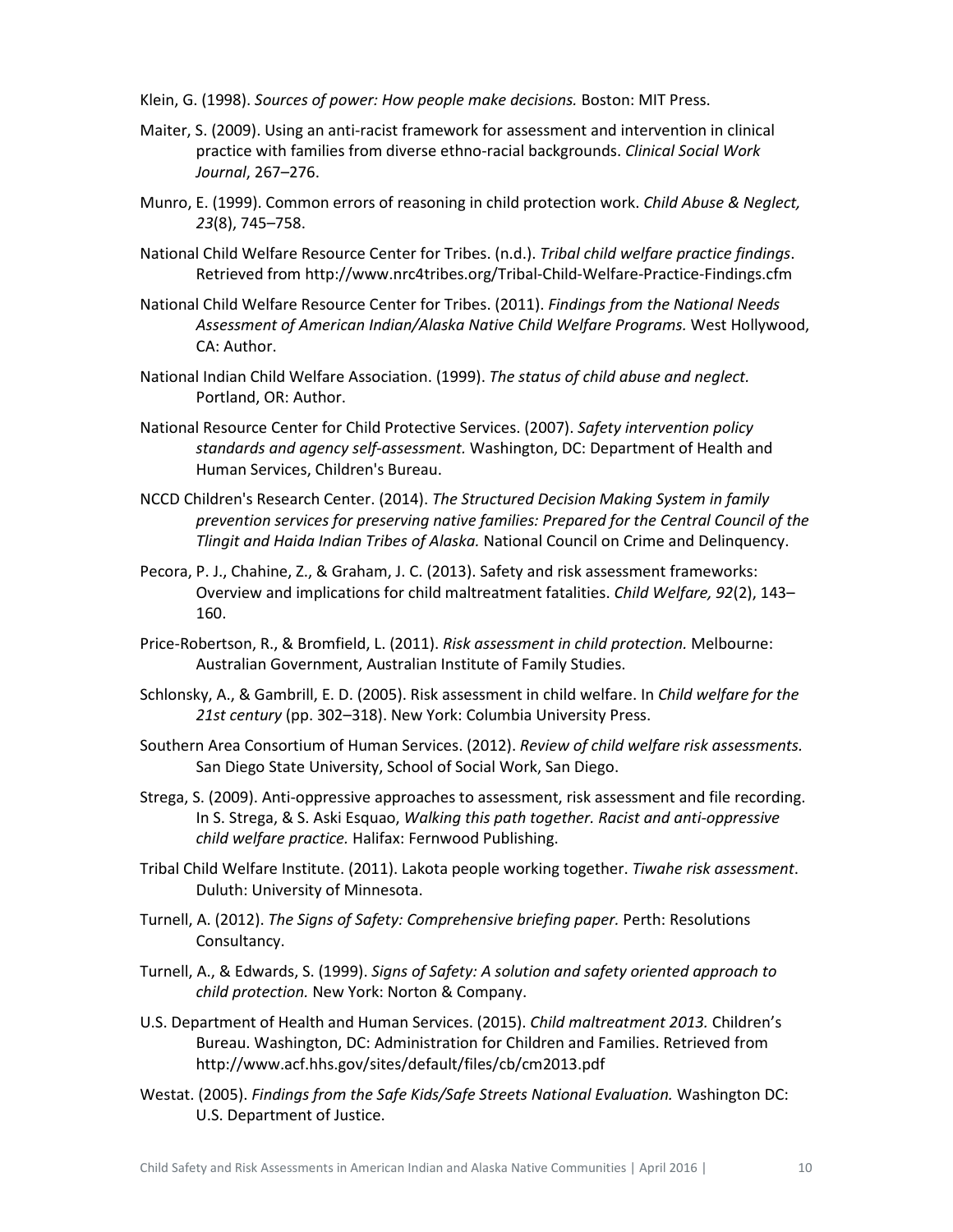- White, A., & Walsh. (2006). *Risk assessment in child welfare. An issues paper.* NSW Department of Community Services, Sydney. Retrieved from http://www.community.nsw.gov.au/\_\_data/assets/pdf\_file/0005/321647/research\_risk assessment.pdf
- Young, N. K. (2006). *Screening and Assessment for Family Engagement, Retention, and Recovery (SAFERR).* Rockville, MD: U.S. Department of Health and Human Services, Substance Abuse and Mental Health Services Administration. Retrieved from https://web.archive.org/web/20140814161701/http:/store.samhsa.gov/shin/content/S MA08-4261/SMA08-4261.pdf

## <span id="page-13-0"></span>**Resources**

ACTION 4 Child Protection, Inc. Safety Intervention Articles. Available at <http://action4cp.org/resources/archives/>

California Evidence-Based Clearinghouse for Child Welfare. Measurement Tools for Child Welfare. Available a[t http://www.cebc4cw.org/assessment-tools/](http://www.cebc4cw.org/assessment-tools/)

Child Abuse and Neglect User Manual Series. U.S. Department of Health and Human Services, Children's Bureau. Available through the Child Welfare Information Gateway at <https://www.childwelfare.gov/pubs/usermanuals/>

Screening and Assessment in Child Protection. U.S. Department of Health and Human Services, Children's Bureau. Available through the Child Welfare Information Gateway at <https://www.childwelfare.gov/topics/responding/iia/>

National Child Welfare Resource Center for Tribes. Tribal Child Welfare Practice Findings. Available at [http://www.nrc4tribes.org/Tribal-Child-Welfare-Practice-](http://www.nrc4tribes.org/Tribal-Child-Welfare-Practice-Findings.cfm)[Findings.cfm](http://www.nrc4tribes.org/Tribal-Child-Welfare-Practice-Findings.cfm)

National Child Welfare Workforce Institute. NCWWI Reference List: Data-Driven Decision Making and Continuous Quality Improvement. Available at [http://ncwwi.org/files/NCWWI\\_Data-Driven\\_DM-CQI\\_Reference\\_List.pdf](http://ncwwi.org/files/NCWWI_Data-Driven_DM-CQI_Reference_List.pdf)

National Council on Crime and Delinquency. Children's Research Center. Structured Decision Making Model. Available a[t http://www.nccdglobal.org/assessment/structured-decision](http://www.nccdglobal.org/assessment/structured-decision-making-sdm-model)[making-sdm-model](http://www.nccdglobal.org/assessment/structured-decision-making-sdm-model) 

National Resource Center for Child Protective Services. Decision-Making Tools Library. Available at<http://nrccps.org/information-dissemination/1249-2>

Screening and Assessment for Family Engagement, Retention and Recovery (SAFERR). Available at

[https://web.archive.org/web/20140814161701/http:/store.samhsa.gov/shin/content/SMA08-](https://web.archive.org/web/20140814161701/http:/store.samhsa.gov/shin/content/SMA08-4261/SMA08-4261.pdf) [4261/SMA08-4261.pdf](https://web.archive.org/web/20140814161701/http:/store.samhsa.gov/shin/content/SMA08-4261/SMA08-4261.pdf)

Signs of Safety. Resolutions Consultancy. Available at<http://www.signsofsafety.net/>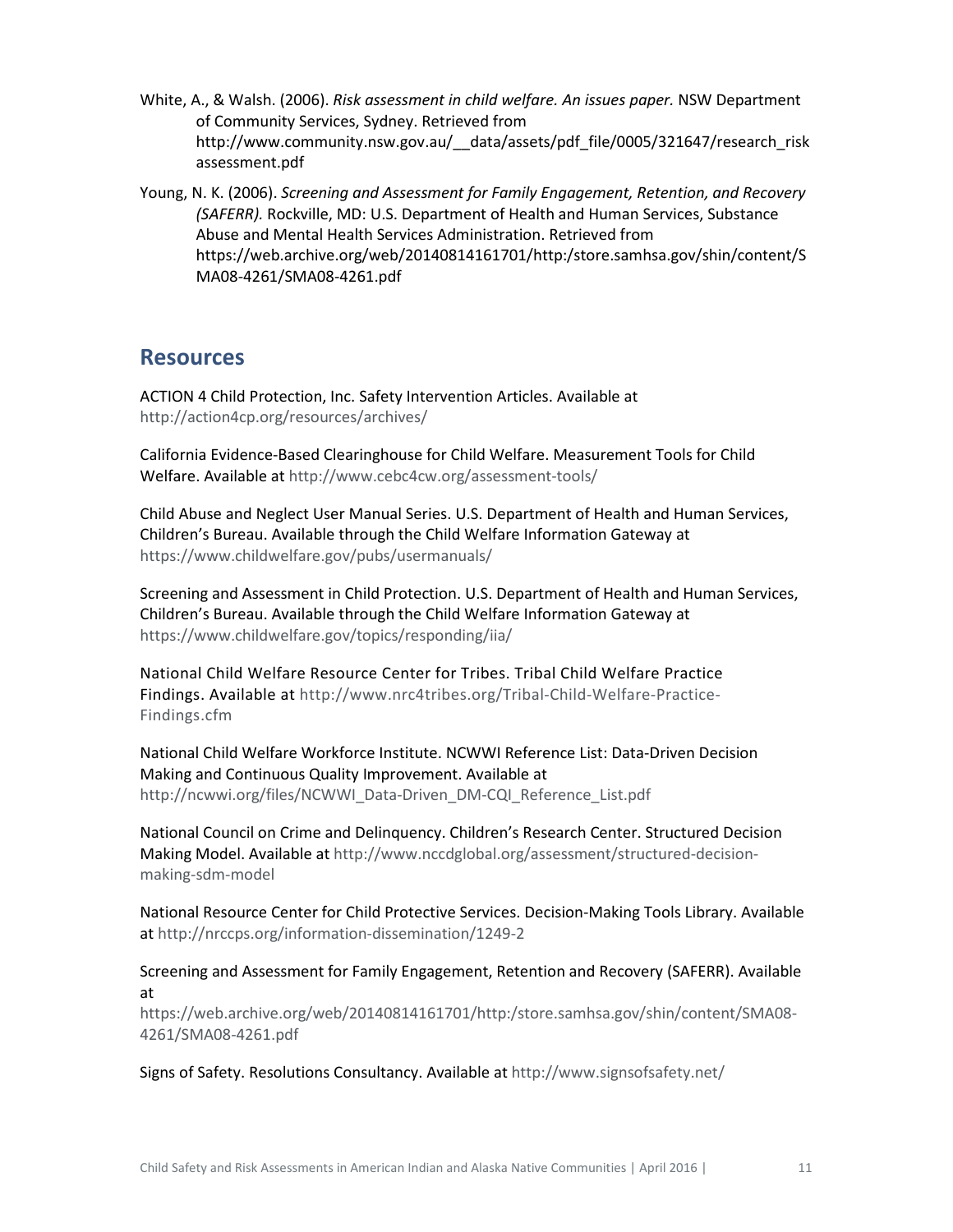# <span id="page-14-0"></span>**Appendix**

Three Most Frequently Used Child Safety and Risk Assessment Models

| Model                  | Overview                                                                                                                                                                                                                                                   |
|------------------------|------------------------------------------------------------------------------------------------------------------------------------------------------------------------------------------------------------------------------------------------------------|
| <b>ACTION/NRCCPS</b>   | <b>Consensus-based approach</b>                                                                                                                                                                                                                            |
|                        | Three-part assessment includes-                                                                                                                                                                                                                            |
|                        | 1.<br>Identification of Safety Threats: 16 items on both present and impending danger                                                                                                                                                                      |
|                        | Caregiver Protective Capacities: 16 items on specific "assets that can contribute<br>2.<br>to reduction, control or prevention of present and/or impending danger"                                                                                         |
|                        | 3.<br>Make the Safety Decision: Based on presence of safety threats and potential<br>protective capacities that may control those threats                                                                                                                  |
|                        | Decision assessment choices are "safe," "conditionally safe," and "unsafe"                                                                                                                                                                                 |
| <b>Signs of Safety</b> | <b>Ecological approach</b>                                                                                                                                                                                                                                 |
|                        | Administration                                                                                                                                                                                                                                             |
|                        | Simple, open format form used in discussion with all persons involved in a child<br>$\bullet$<br>protection case to record professionals' and family members' views regarding<br>concerns or dangers, existing strengths, safety, and envisioned safety    |
|                        | Core Questions/Domains Addressed (Turnell, 2012)                                                                                                                                                                                                           |
|                        | What are we worried about? (Past harm, future danger and complicating factors)<br>$\bullet$                                                                                                                                                                |
|                        | What's working well? (Existing strengths and safety)<br>$\bullet$                                                                                                                                                                                          |
|                        | What needs to happen? (Future safety)<br>$\bullet$                                                                                                                                                                                                         |
|                        | Where are we on a scale of 0 to 10 where 10 means there is enough safety for<br>$\bullet$<br>child protection authorities to close the case and 0 means it is certain that the<br>child will be (re)abused? (Judgment)                                     |
|                        | <b>Decision Framework</b>                                                                                                                                                                                                                                  |
|                        | Safety and Context Scales<br>$\bullet$                                                                                                                                                                                                                     |
|                        | Safety Scale: Given the danger and safety information, rate the situation on a<br>scale of 0-10, where 0 means recurrence of similar or worse abuse/neglect is<br>certain and 10 means that there is sufficient safety for the child to close the<br>case. |
|                        | Context Scale: Rate this case on a scale of 0-10, where 10 means this is not a<br>situation where any action would be taken and 0 means this is the worst<br>case of child abuse/neglect that the agency has seen.                                         |
|                        | Agency Goals: What will the agency need to see occur to be willing to close this<br>$\bullet$<br>case?                                                                                                                                                     |
|                        | Family Goals: What does the family want generally and regarding safety?<br>$\bullet$                                                                                                                                                                       |
|                        | Immediate Progress: What would indicate to the agency that some small progress<br>$\bullet$<br>had been made?                                                                                                                                              |